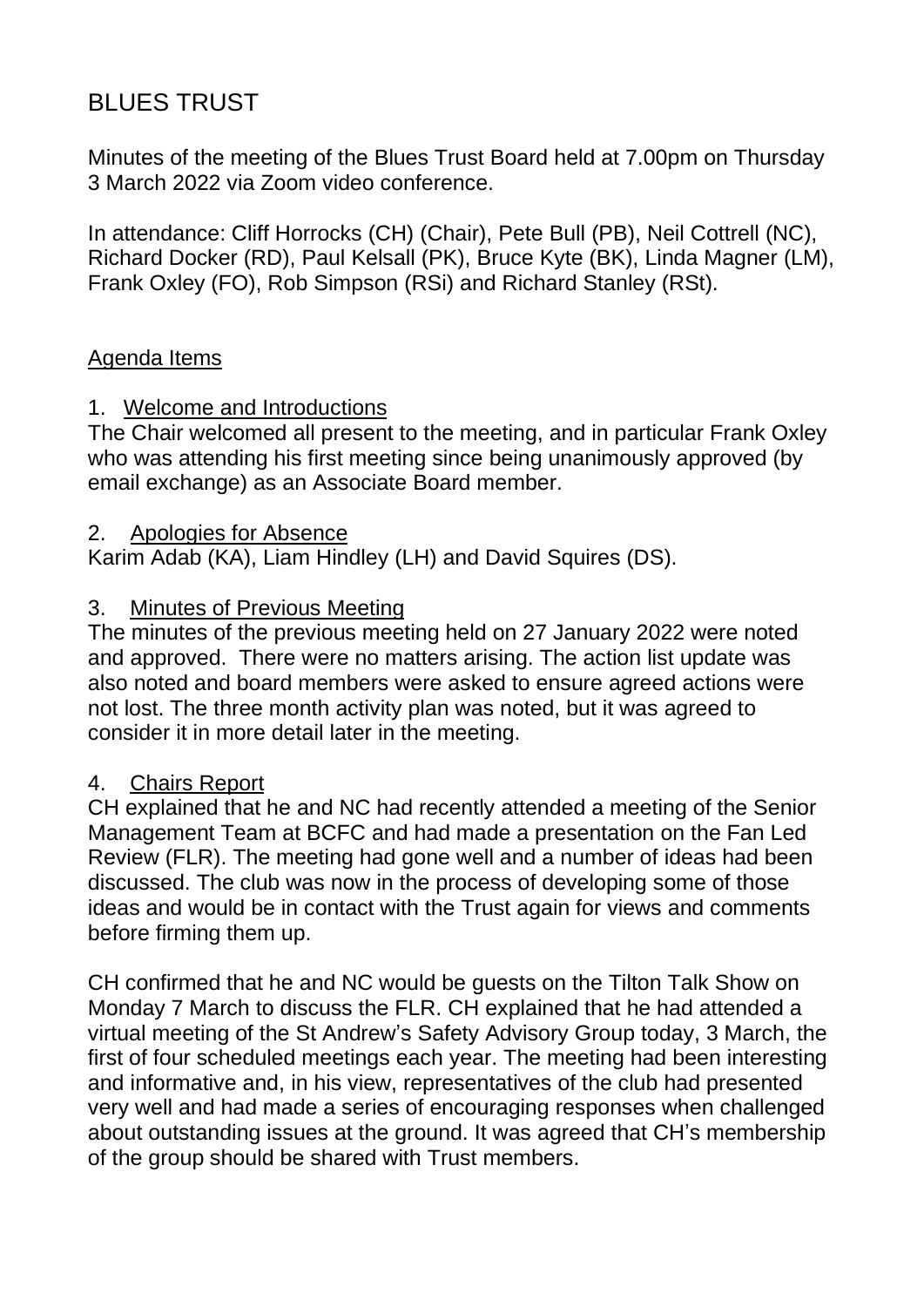CH explained that he and LM would be attendees, along with other supporter representatives, at a meeting with the MP for Ladywood, Shabana Mahmoud on 11 March to discuss matters of concern at the club. CH confirmed that he would be raising the FLR. CH also explained that he had recently contributed to an article in Birmingham Live concerning safe standing. Finally, CH confirmed that he had recently met with **Daniel Ivery to discuss matters of** mutual interest.

#### 5. Financial Report

PB introduced his report with reference to the financial update paper circulated prior to the meeting. The financial position was noted. PB also confirmed the current membership statistics. PB explained that he and RD had recently met a company called Love Admin to discuss alternative management of the Trust membership system. The meeting had been useful but, disappointingly, additional information promised by the company had not yet been received. PB and RD would continue to explore the opportunity. In discussion, RSt raised the status of Blues Fan Rescue Ltd and the need for a separate banking arrangement. It was agreed that the company directors should meet to discuss, confirm and action outstanding matters.

## 6. Fan Led Review

CH introduced this item with reference to the discussion with the FSA representatives that had take place at the last Board meeting. Progress with the Review was outlined, but it was noted that the Trust is still awaiting details from the FSA regarding the timing and approach to be adopted for the national lobbying campaign. It was agreed to contact the FSA as a matter of urgency to establish what the Trust can do and when. RD to action. Information from the FSA concerning its recent meeting with government bodies was also to be requested.

# 7. Other Officer Updates

(i) Research and Technical - RSt explained that he had created an excel spreadsheet to facilitate information about the new company, BFRLtd. It was agreed that the spreadsheet should be shared with Anthony Collins, solicitors, for comment. RD to action;

(ii) Press - in the absence of KA no report was given;

(iii) Projects Management - NC drew attention to the three month activity plan. The plan was discussed and updated. Specific actions agreed were: (i) NC's notes from recent discussions with Newcastle United Supporters Trust to be circulated for information. RD to action; (ii) spruce up campaign has been picked up by the club itself so LM to close it down with Trust members in next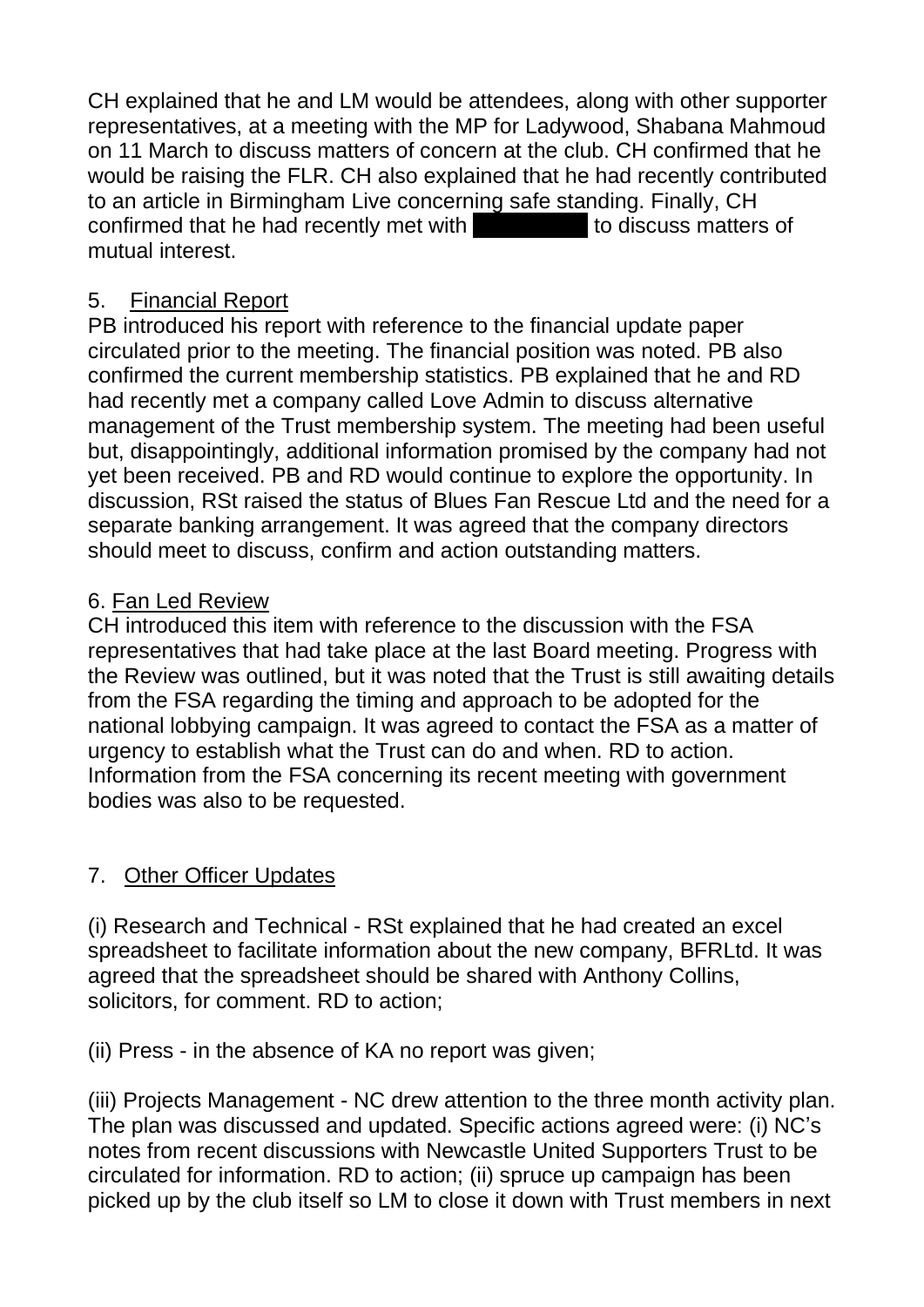newsletter; (iii) LM to write to club if any remaining match day ticket issues are found to be outstanding. LM to consult Trust members first; (iv) Trust's 10th Anniversary to be added to the plan;

(iv) Membership - LM summarised recent activity and explained that material was required for the next member newsletter to be published later in the month. LM also asked whether the Trust should re-classify "members" as "shareholders" to make clearer their status and avoid confusion with group members on Facebook. In discussion it was agreed that "members" is the constitutionally recognised term and there was no great appetite to change that. However, RD agreed to research what else might be possible in case further discussion was required at a later time;

(v) Fan Unity - PK sought clarification on what could, and could not, be shared publicly about Trust activities with members and other supporters because he was concerned that opportunities will be lost if too much business is shrouded in secrecy. It was agreed to discuss the matter later as an item of AOB. PK explained that he was planning a Zoom meeting with representatives of other Blues supporters groups and to discuss the FLR. The idea was warmly welcomed and it was agreed that it should proceed as a matter of urgency, with input from other Board members as appropriate. Agreed PK to facilitate and RD to arrange the date;

(vi) Influential Supporters Programme - RSi confirmed that he has identified an initial list of potentially influential supporters and had started to reach out to them. He confirmed that a number of messages been sent but responses had not, so far, been forthcoming;

(vii) Marketing and PR - RD explained that there had been no recent activity undertaken by the Marketing Group;

(viii) IT and Website - PB&BK explained that there was nothing to report;

(ix) Without Portfolio - nothing to report.

# 8. Any Other Business

(i). 10th Anniversary - CH raised the idea of a social gathering to mark the anniversary with members, press, Trust supporters and officials from the club being invited. The idea received favourable support although some concerns were identified including appropriate timing, location and costs. It was agreed to establish a small sub group to develop the idea, with the sub group to comprise CH, LM, RD and anyone else interested. RD to produce a short briefing note to inform discussion and planning;